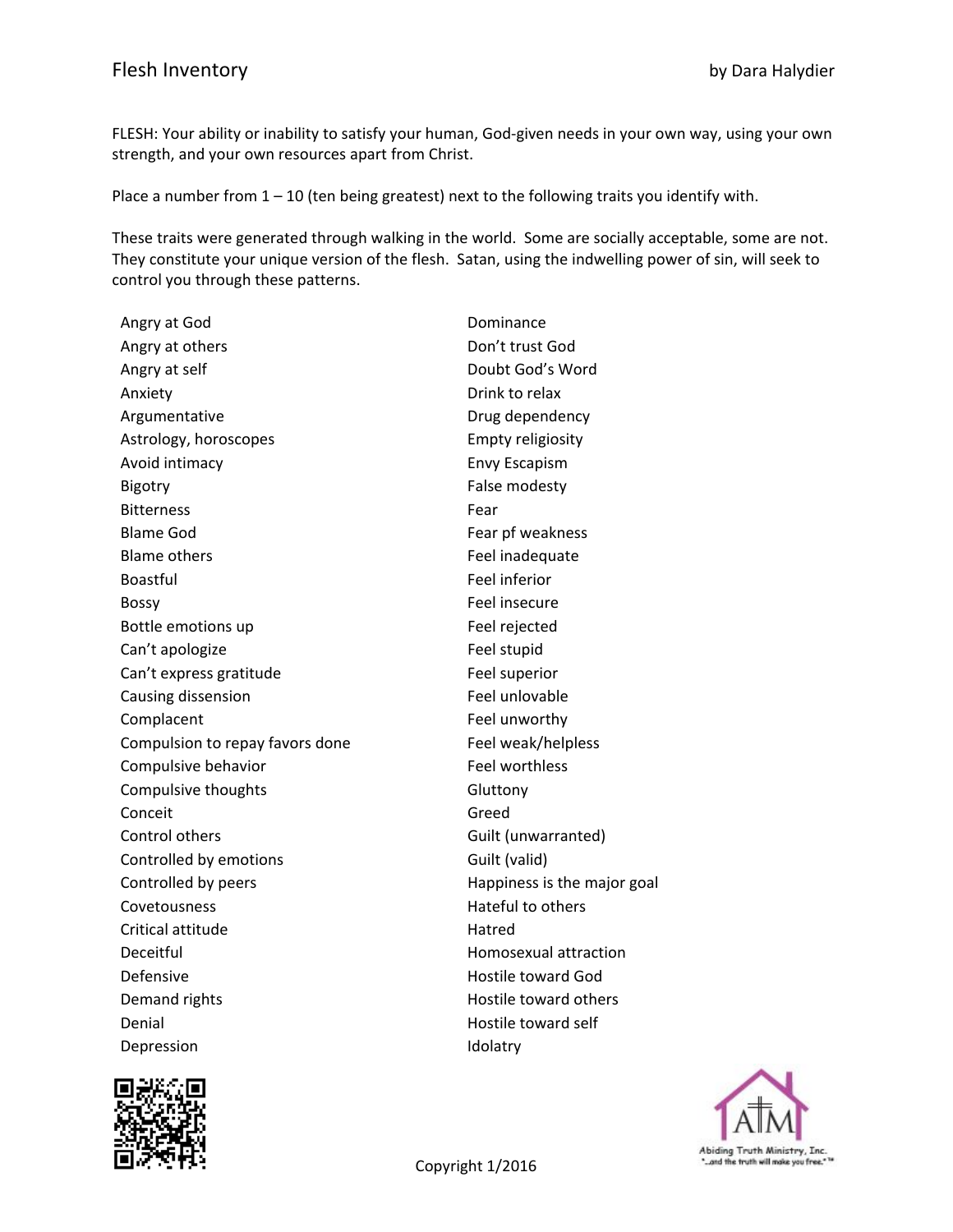Difficult to receive help If it feels good, do it Impatient **Allen Executive Contract Contract Contract Contract Contract Contract Contract Contract Contract Contract Contract Contract Contract Contract Contract Contract Contract Contract Contract Contract Contract Contra** Impulsive Sadness Impure thoughts Self-absorbed Inadequate Self-condemnation Indifferent to others' pain Self-depreciation Inhibited emotionally Self-gratifying Insecure Self-hatred Intemperance Self-indulgence Intimidate others (deliberate) Selfish ambition Introspective **Selfish with possessions Jealous** Selfish with time Lazy Self-justification Loner Self-pity Low self-discipline Self-reliant Low self-image Self-righteous Lust for pleasure Self-serving Manipulate others Self-sufficient Materialistic **Sensuality** Sensuality Must be in control Nust and Sexual fantasizing Must be strong and sexual lust Negativism Silent treatment Nervousness Slow to forgive Not under authority **Stubbornness** Obsessive/compulsive behavior Subjective (live by feelings) Occult (attracted to) Suicidal thinking Opinionated Suspicious of God Overly quiet **Suspicious of others** Suspicious of others Overly sensitive to criticism Temper Overly submissive Time consciousness impairment Passive aggressive Too quick to speak Passivity Unbelief of God's Word Perfectionist **Perfectionist** Unlovely (self-perceived) Performance-based acceptance of others Use blackmail to control others Performance-based self-acceptance Use guilt to control others Possessive of others/things The Muslim Use manipulation to control others Prejudice **Disk in the Use money to control others** Pride Procrastination Use passivity to escape responsibility Profane Use threats to control others Project blame Vanity